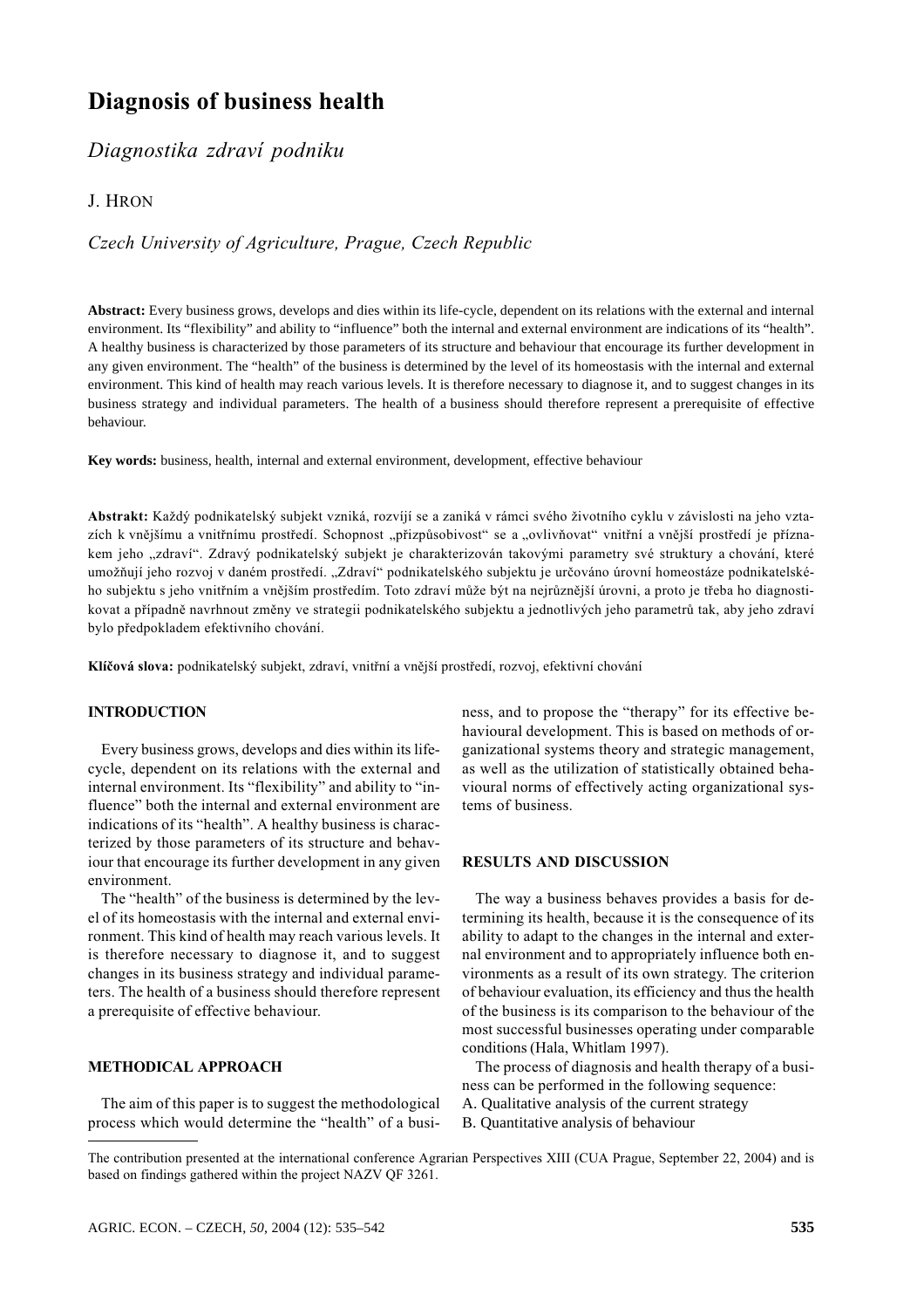- C. Evaluation of strategy and behaviour
- D. Therapy proposal

# **Oualitative analysis of the business's current** strategy

The basics of qualitative analysis of the business's current strategy is the analysis of both the internal and external environment as well as the analysis of interests groups by performing a SWOT analysis (Czerniawska, Potter 1998). This procedure can be schematically depicted in the following way (Figure 1).

The individual progressive steps are very arduous and they demand utilization of the existing methods of strategic management (Band 1994). The description of the factors of external environment analysis within the STEP analysis may serve as an example.

The individual factors can be divided into the following four segments:

# Social

- · includes factors connected with lifestyle and shared values
- the subjects of analysis include for instance:
- $-\text{demography}$
- $-$  income distribution
- $-$  population mobility
- $-$ lifestyle
- $-$  level of education
- $=$  attitudes to work and leisure

# Technological

- includes factors related to the development of production technology, materials, processes and know-how
- the subjects of analysis include for example:
	- governmental expenditure on science and research
	- new discoveries, inventions and patents
	- transfer of technologies
	- rate of production technology obsolescence

# Economic

- includes factors related to the flow of money, goods, services, information and energy
- the subjects of analysis include for example:
	- development trend of gross domestic product
	- business life cycle
	- money supply, interest rate
	- $-$  inflation/deflation
	- $-$ unemployment
	- availability of energy and energy costs



Figure 1. Qualitative analysis of the current strategy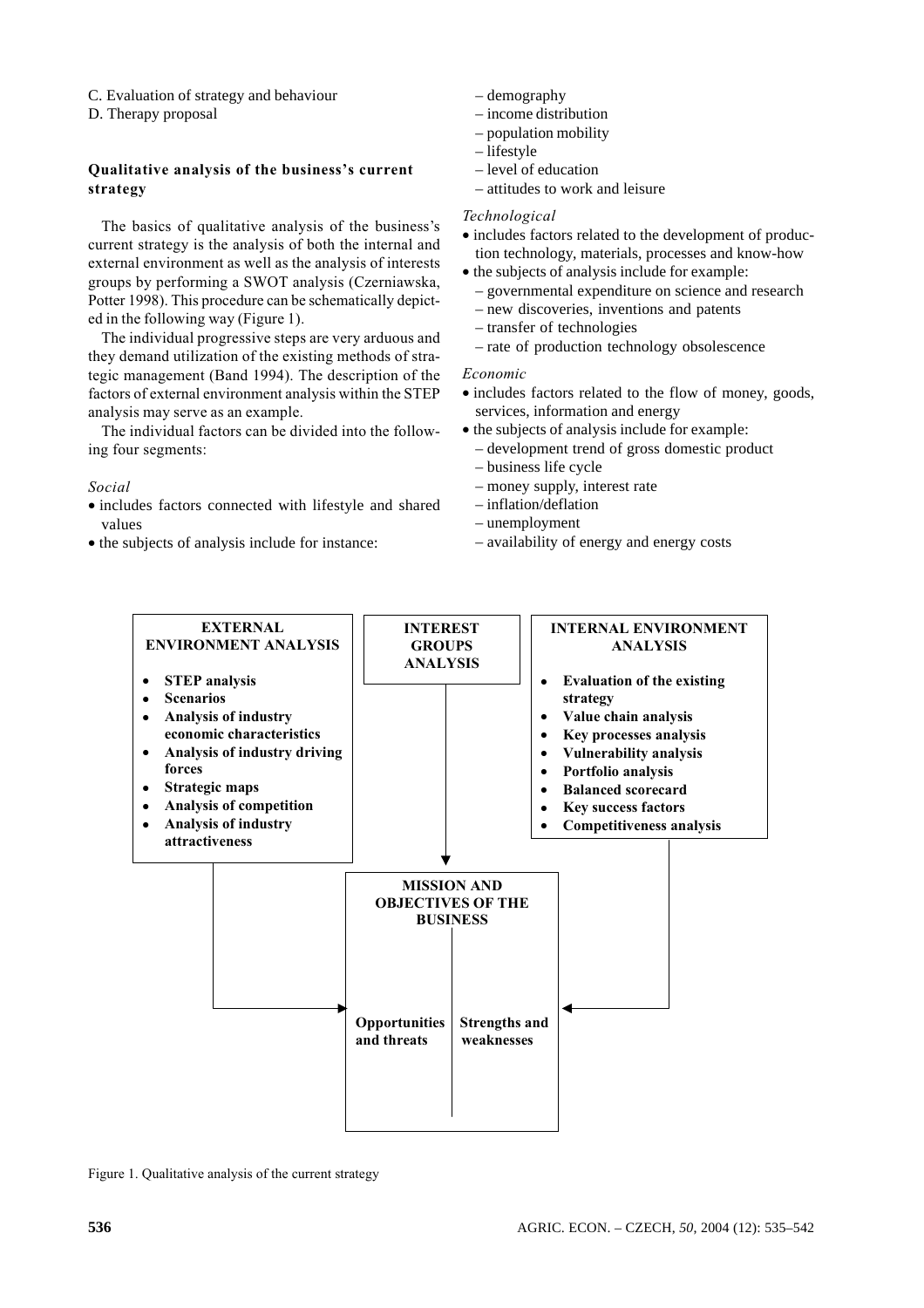### Political (political-legal)

• includes factors related to the distribution of authority among people, including behaviour of home and foreign governments

The subjects of analysis include for example:

- Government stability
- $-$  Foreign trade regulation
- $-$  Tax policies
- $-$  Monopoly legislation
- Environmental protection

# **B.** Ouantitative analysis of business subject's hehaviour

The resulting behaviour of a business's organizational system depends on the level of the individual factors and parameters, as well as on their sensible arrangement. The quantification then results from expert evaluation by the means of points score method, then from a conversion to absolute values in the interval  $0-1$ , and eventually from an index expression of the real level of the individual parameters in relation to the normative level.

## 1. Analysis of business's organizational system

Every organizational process of a business, and thus also every company, is connected with the external environment by the means of inputs, represented by variables (a) in Table 1. In the internal environment, it comes to

material-energetic and information transformations in the range of inner structures represented by structural variables  $(C)$ . This is influenced by the company management, represented by the variable  $(D)$ . The inner transformations are implemented through marketing management  $(M)$  and it is manifested in the resulting behaviour.

The relationships of the organizational systems of businesses are diagrammatically shown in Table 1 and Figure 2 (below).

Materials and energies arrive to organizational systems through inputs. These materials and energies are transformed, together with the internal resources, by the means of structural variables. This is done under the influence of company management variables and marketing management variables. The company and marketing management variables are related to these processes by way of a feedback system, where they function as buffers that affect potential transformations by the values  $F$ and  $R$ : where:

$$
F = 1 - D
$$

$$
R = 1 - M
$$

This means that the inputs are changed by  $\Delta a$ , which is created by  $\Delta_{c} a$  and  $\Delta_{c} a$ 

$$
\Delta_f a = Fe
$$
  

$$
\Delta_a a = Re
$$

From the above proposition that, by exerting negative feedbacks which are typical for all live organisms with homeostatic behaviour, the following may be deduced:

| rapid 1. Resulting behaviour of organizational system |  |  |
|-------------------------------------------------------|--|--|
|                                                       |  |  |
|                                                       |  |  |

Table 1 Resulting behaviour of organizational system

| External environment                                 |                                         | a |
|------------------------------------------------------|-----------------------------------------|---|
| Organizational system of businesses and/or companies | Natural – technical and human resources |   |
|                                                      | Company management variable             | D |
|                                                      | Marketing management variable           | M |
| Resulting behaviour                                  |                                         |   |



Figure 2. Factors affecting behaviour of organizational systems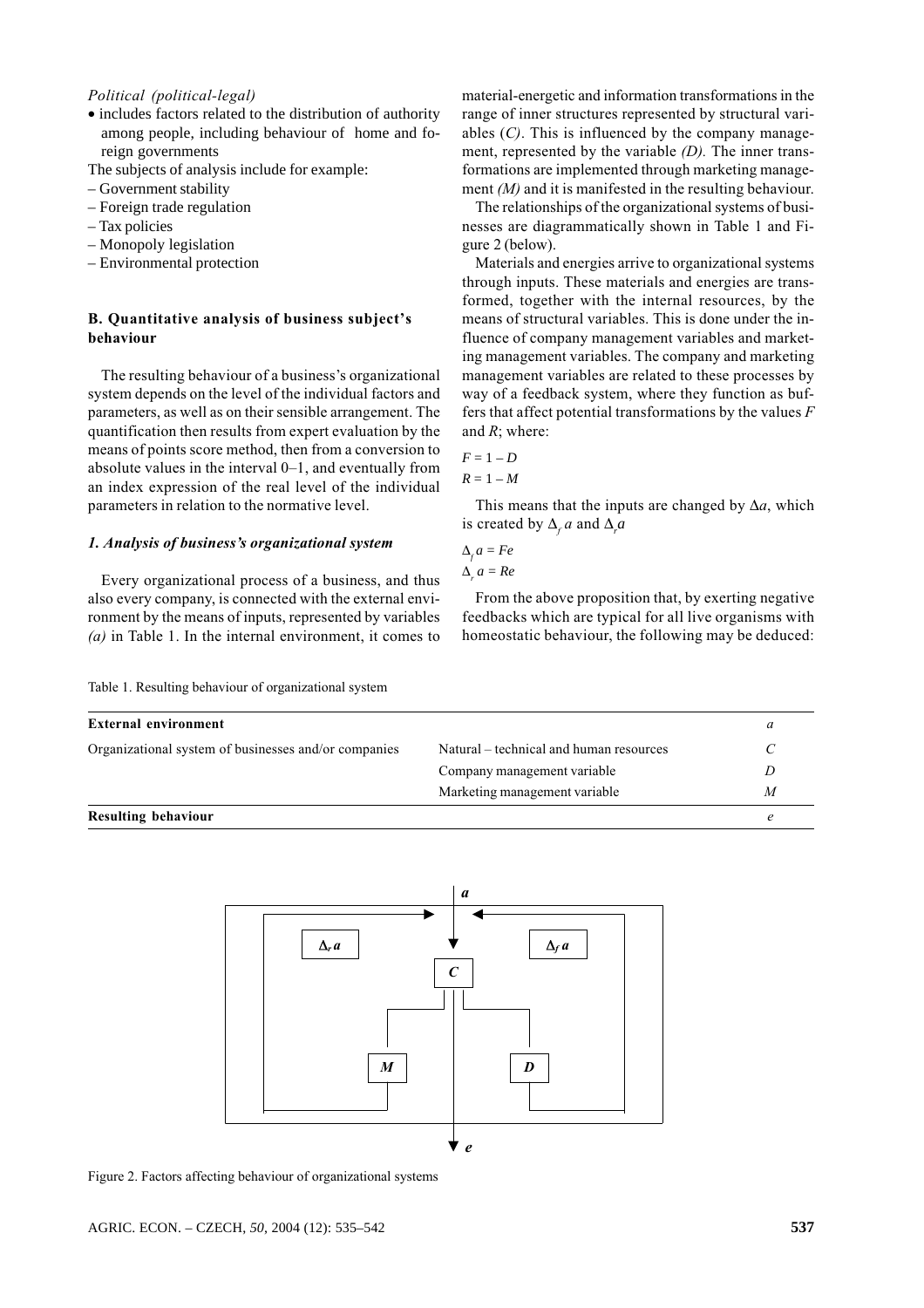$e = C [a(\Delta_c a + \Delta_a a)] = C [a(Fe + Re)]$ 

from which:

$$
e = \frac{c}{1 + C(F + R)} \cdot a
$$

where:

 $e$  – resulting behaviour variable a – external environment variable  $F = 1 - D$  – company management variable  $R = 1 - M$  – marketing management variable  $C \rightarrow$  structural variable.

Every strategy must also respect the time factor, which applies throughout all the processes and transformations. It plays a much bigger role in material-energetic transformation processes than it does in information processes. The time delay evident in the behaviour of organizational systems in companies, and represented by the delay from introduction of a change to its demonstration is very important.

This kind of delay can be concluded from the model of behaviour  $(e_i)$ , which can be expressed in whichever point in time  $(t)$  as the sum of the balanced state and the variance from this state:

$$
e_t = \frac{C \cdot a}{1 + C(F + R)} - [C(F + R)]^t \cdot f_o
$$

where:

- $e_t$  value of the resulting behaviour in the respective year
- $f_{\rho}$  initial variance of the resulting behaviour from the target state

This relationship implies that the state of balance corresponds to the maximum utilization of all conditions, which means to the target state from which it differs, by the variance. In accord with the principle of homeostasis, the organizational system progressively eliminates variances during the time series, by increasing the resources' utilization. If the environment and its conditions are changed, utilization of these conditions can be then understood as the target state, and the current state is then regarded as a deflection from the balanced state.

The resulting variance  $(f_o)$  must then be eliminated. This results in the time delay itself.

This time delay can be thus concluded from the relation:

$$
t = \frac{\log f_t - \log f_o}{\log [C(F + R)]}
$$

where  $f_t$  – final variance from the target resulting behaviour.

The purpose of the above relationship is to draw attention to:

- The inertia of the individual processes,
- The creation of harmony among the individual measures in the legislative sphere, and thus forming preconditions for handling all areas of organizational systems (otherwise the prevailing operating style remains – as well as the old production criteria, social criteria, and economic criteria)
- The necessity of introducing immediate changes, so the desired behaviour happens within a realistic time delay

# Delimitation of company behaviour factors The relationship

$$
e = \frac{C \cdot a}{1 + C(F + R)} - [C(F + R)]^{t} \cdot f_{o}
$$

implies that the individual factors are inevitable to quantify within the interval  $\leq 0$ –1> and using the methods of strategic management as well as theory of organizations.

#### External behaviour factors (a)

Among the external environment factors, there may be included the following factors in compliance with the Porter model (Figure 3).

#### 2. Analysis of internal environment factors

Internal environment factors  $(C, D, M)$ 

The level of internal environment factors influences the level of transformational environments, and it is related to the internal variables

- Structural variable (*C*)
- Company management variable (*D*)
- Marketing management variable (*M*).



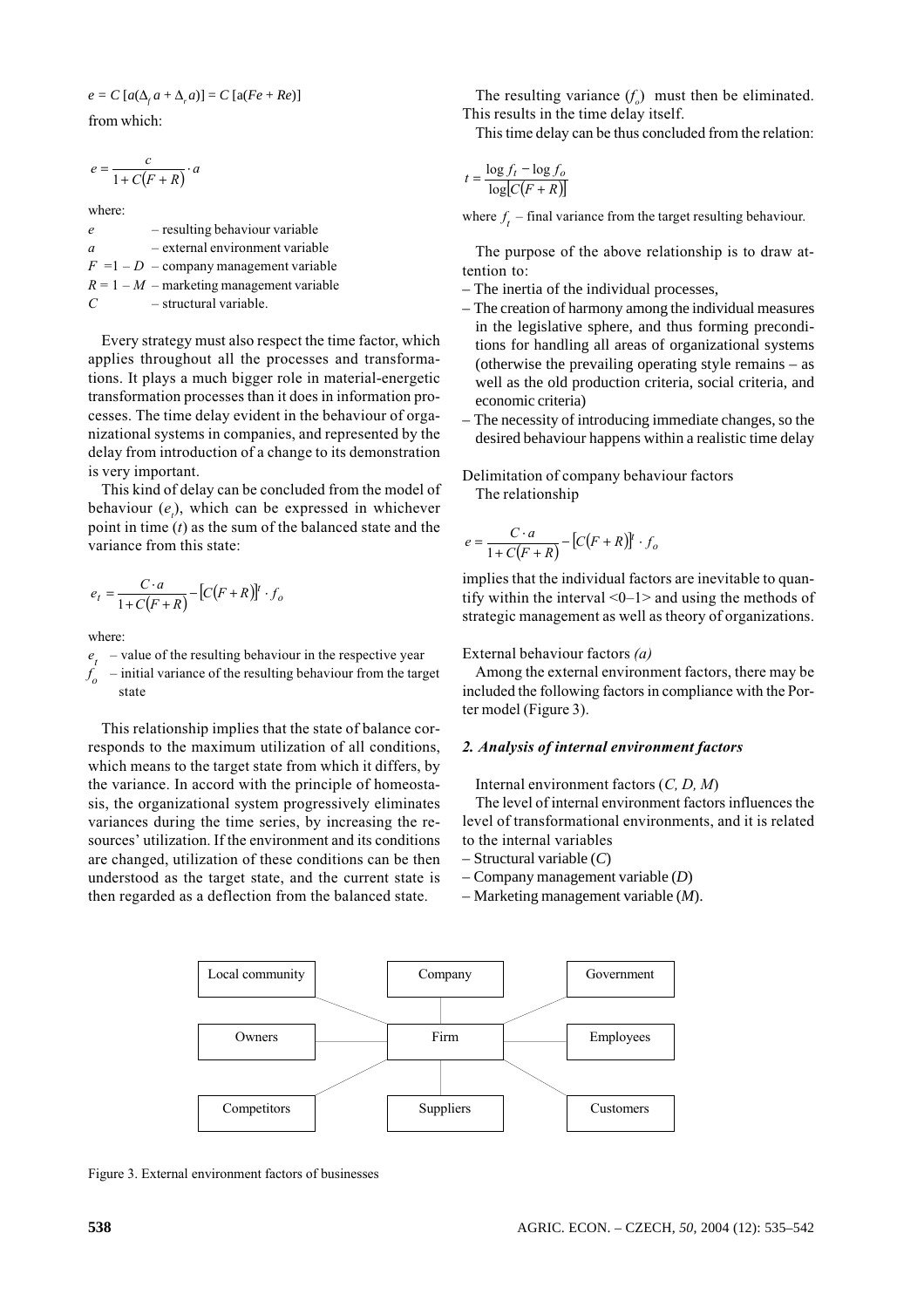The structural variable  $C$  is formed by the factors affecting technical, organizational and operating capacity of the organizational system elements.

Technical factors – affect the level of technical capacity, show the quality of technical facilities, provide for effective utilization of technical and natural resources, labour productivity and reliability of processes (Hron 1992).

Technological factors – affect the level of organizational capacity, directly relate to the concentration of the means of production, specialization of processes and stability of the company behaviour (Hron 1992).

Stability of behaviour is conditioned either by diversification of adequately concentrated processes in unstable environment (inter-company specialization) or sufficient concentration of a specialized process in stable environment (company specialization).

#### 2.1. Factors of organizational and operational units creation

During the creation of organizational and operational structures of agricultural enterprises, there are all kinds of factors evident. Among the crucial factors, it is important to respect the following:

- environment in which the business is located and thus the impact of external forces.
- $-$  business size.
- $-$  character of basic activities.
- territorial allocation of the business,
- qualification of managers, managerial methods used.
- characteristics and costliness of the individual management activities.
- managerial philosophy of the managers, etc.

In general, these factors may be divided into:

- 1) Internal factors that influence mainly the size of organization units.
- 2) External factors that influence the hierarchical arrangement of organization units.
- 3) Integrating factors that condition the level of managerial process within the organization units.
- 4) Make-up factors that respect the particular production conditions of agricultural enterprises.

# 2.1.1. Internal factors

They characterizes the level of individual organization systems' areas of agricultural enterprises.

#### Technical capacity  $-v$

Characterizes the level of production-technical baseline of agricultural enterprises and its "technical" facilities that are expressible by the indicator of basic resources value (agricultural production per hectare of agricultural land).

#### Organization capacity  $-o-$

Organization capacity of manual workers characterizes the level of organization-economic area of enterprises and expresses the amount of the means of production in various formulations controlled by a single manpower in scope of production processes.

#### Span of control  $-q$ -

Span of control of the managers characterizes the level of managerial superstructure within enterprises. It is expressed by the number of direct subordinates of a single manager. This capacity affects the size of control units. Optimal number of workers is 4–6.

#### 2.2. External factors

The external factors affect the hierarchical arrangement of organization systems as well as the mutual link-ups of production, organization and control units.

#### 2.2.1. Enlarged span of control coefficient -r-

This coefficient expresses the ratio between the size of work organization units and control units in association with the ratio of complexity and demanding of managerial work of the managers in relation to their subordinates within these units.

#### 2.2.2. Number of organization and control levels  $-n-$

This number is a prerequisite for the necessity of the hierarchical arrangement of organizational structures within agricultural enterprises, resulting from the span of control of the managers, as well as from the necessity for organizational breaks of communication arrays in the managerial structures relative to the unpredictable behaviour of the managers.

The number of organizational and control levels can be derived from the following relation:

$$
n = \frac{\log a_o - \log a_v - \log \rho}{\log q}
$$

where:

 $a_{\rho}$  – number of manual workers,

 $a_{v}$  – number of workers at the highest level

 $\rho$  – enlarged span of control coefficient

 $-$  span of control of the managers

#### 2.2.3. Integrating factors

The integrating factor of agricultural enterprises' organization units creation is the qualification of managers. It represents their overall capability to perform the required activity resulting from the job position. The individual function positions within organization systems are represented by the complex of requirements and demands for the managers, as well as by their qualification prerequisites (Checkland 1981).

The qualification coefficient  $K$  simplifies the derivation of qualification of managers:

$$
K\frac{D_s}{D_n}
$$

where:

 $D<sub>s</sub>$  – specialist preparation period that the worker completed, plus conversion of specialist experience period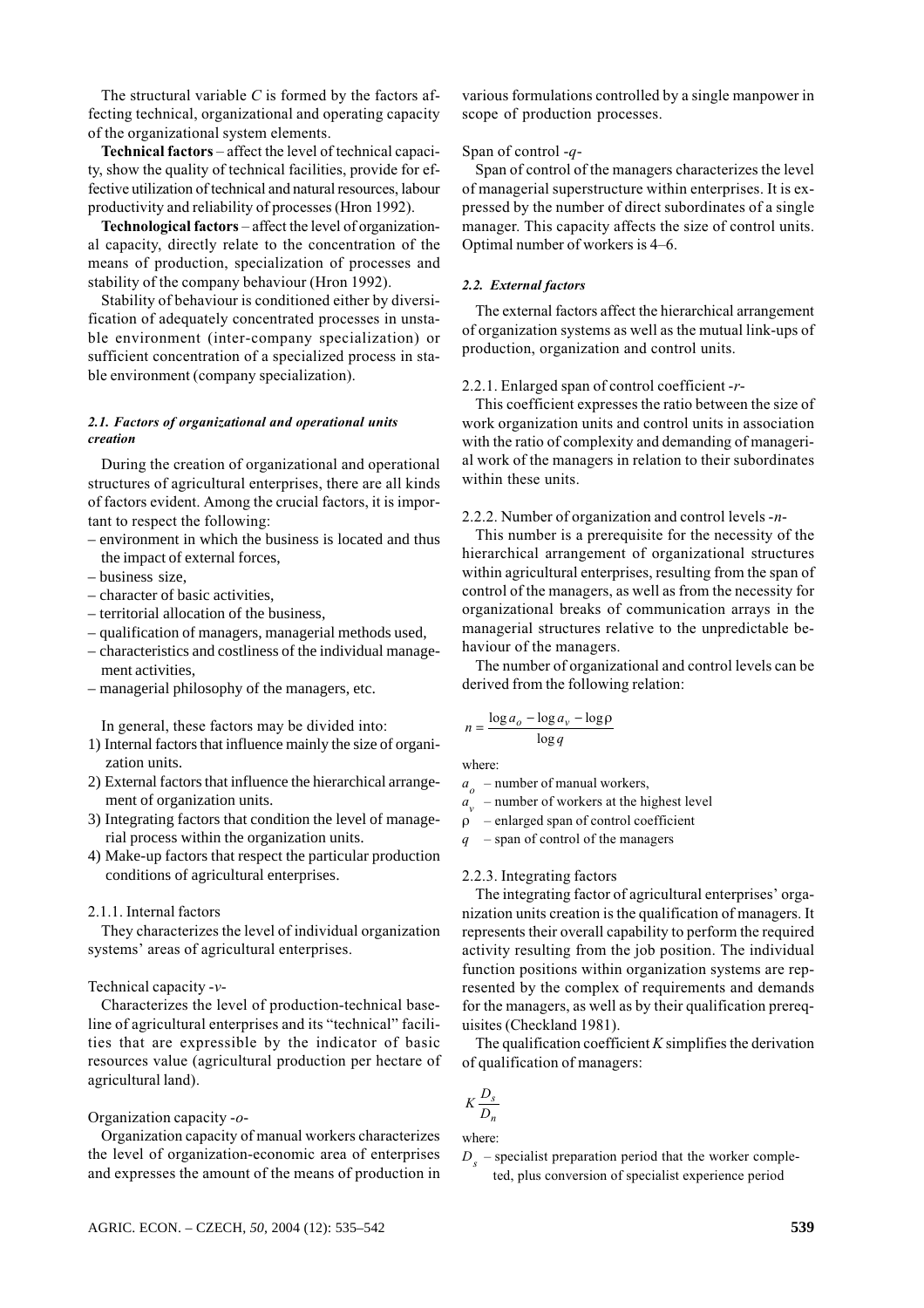$D_n$  – specialist preparation period necessary for successful performance of the particular activity, complemented by the conversion of required specialist experience period

Should the qualification coefficient include even the influence of the specialist experience, it is necessary to convert it to the specialist preparation period. The usual ratio is 3–5 years of experience to 1 year of the specialist preparation.

# Qualification coefficient may actually arrive at three basic values:

- a)  $K = 1$ , where the qualification dispositions correspond to the qualification requirements
- b)  $K > 1$ , where the qualification dispositions go beyond the qualification requirements
- c)  $K < 1$ , where the qualification dispositions do not reach the qualification requirements.
- 2.2.4. Qualification structure of the organizational system

Whilst dealing with the qualification of managers, it is possible to use additional auxiliary indicators - among which there belongs the management efficiency coefficient  $K_{me}$  as well as qualification structure of organization systems.

The <u>management efficiency coefficient</u>  $K_{me}$  enables comparison between managers of different age and various positions, without considering the specialist preparation period they went through. This coefficient presumes that at higher executive levels, it is necessary to have more managerial abilities than naturally developed with age, and they culminate at about the age of 50 (Heene, Sanchez 1997).

$$
K_{me} = \frac{p.(n-s)}{V_s - 20}
$$

where:  $p$  – constant progression factor expressing the length of time required for the executive to remain at the individual functions long enough to get from the lowest level of management to the highest one.

$$
p = \frac{V_p}{n}
$$

where:

 $V_p$ p - productive activity age (about 40 years),

 $n$  – number of management levels,

 $s$  – the actually held position,

$$
V_s \quad -\text{real age}
$$

### Qualification structure of organization system

This is expressed by comparing the structure of qualification dispositions of the managers (subjective qualification) to the structure of qualification requirements for the functional positions (objective qualification) characterized by a specific amount of necessary knowledge, skills and abilities.

#### 3. 1. Principles of selecting an appropriate structure of organization and managerial structures

3.1.1. The appropriate basic type of organization structure can be estimated by judging the theoretical size  $(V_i)$ and the real size  $(V_s)$  of organization levels. In order to calculate the theoretical size, it is possible to use the parameters of management and organization capacity according to the relation:

$$
V_t = a_v.q_n.\mathbf{r}.o
$$

where:

- $q$  span of control normative of managers for particular conditions
- $n$  number of management levels
- $r$  enlarged span of control coefficient at the lowest management levels
- $\sigma$  norm of organization capacity of manual workers
- $a_{v}$  number of managers at the highest management level

For a quick orientation it is possible to use:

- 1) if  $V<sub>i</sub> L V<sub>s</sub>$ , then the <u>territorial type</u> of organization structure is applicable,
- 2) if  $V_r > V_s$ , then it is appropriate to put in the <u>branch type</u> of organization structure.

3.1.2. The type of management structure can be derived from the assessment of the number of management levels, according to the average span of control of managers and from the requirements according to information loss within the control process.

1) If the real number of management levels (*n*) matches requirements according to the progress of information loss (*m*) so that:

$$
n < m
$$

then the appropriate type is the functional type.

2) If the real number of management levels (*n*) does not correspond to the requirements according to the progress of information loss (*m*), which means that the number of management levels is too big so that an information bias within the control process occurs: *m* < *n*

then the appropriate type is divisional type.

3.1.3. The appropriateness of the individual types of complementary organization and control structures can be extracted also from the theoretical size of the basic organization level or an organization unit dealing with a specific activity, even including the technical capacity  $(v)$ :

# *V<sub>tv</sub>* = *s<sub>v</sub>*.*q<sub>n</sub>*.*o*.*v*.ρ

The pivotal reasoning comes from the fact that the real size  $(V_s)$  of the basic level reaches values within the interval 0–2  $V_{\nu}$  and at further enlargement, there must originate a new organization unit and thus from the hierarchical point of view a further, higher organization level.

That is why the appropriate type of complementary structures can be derived from the following relations: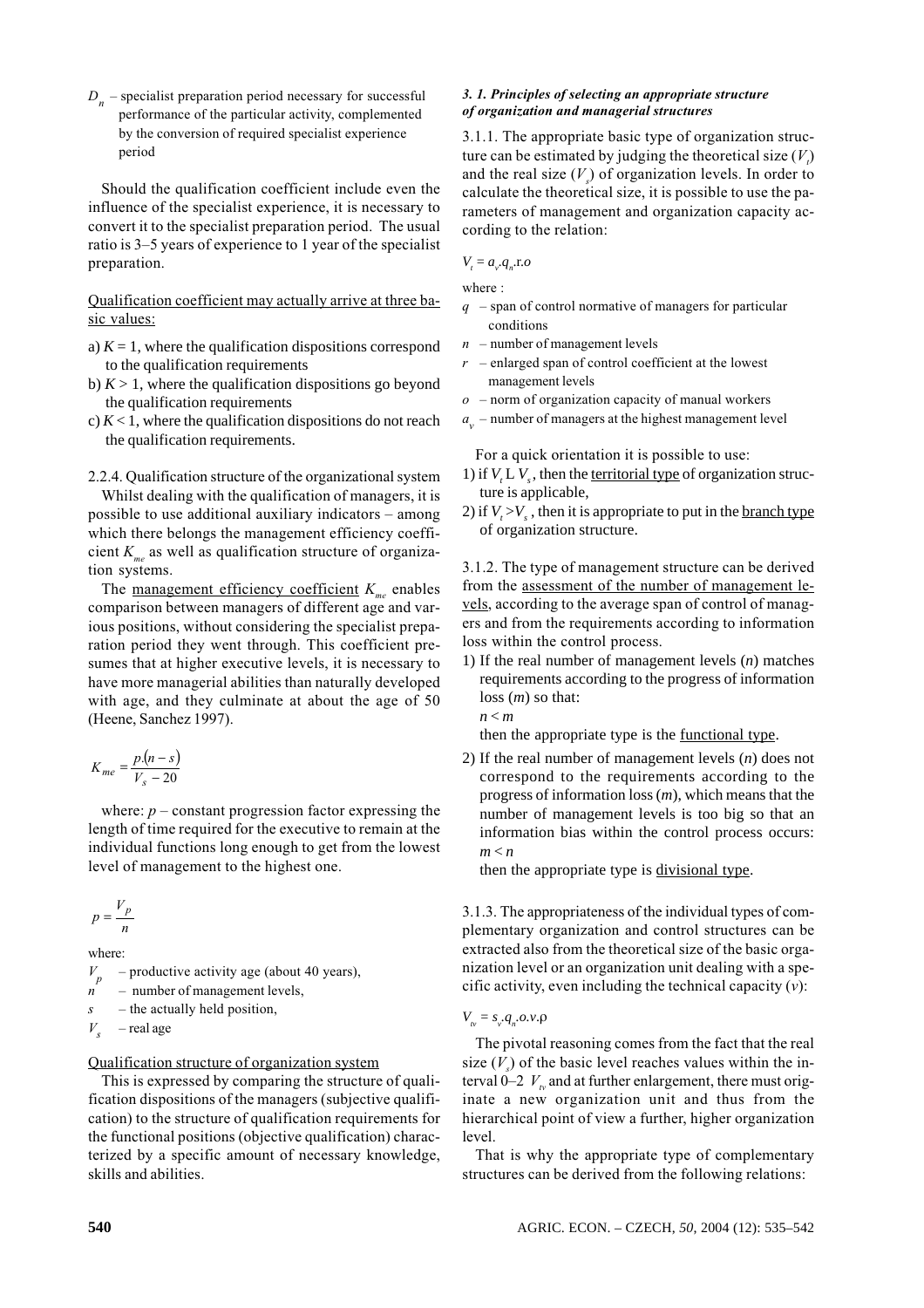1.  $V \leq 0.5 V$ 2. 0.5  $V_{\text{m}} < V < V$ 3.  $V_{\nu} < V_{s} < 1.5 V_{t}$ 4. 1.5  $V_{1v} < V_s < 2 V_{1v}$  Coordination-cooperation type Project-integration type Matrix-activity type Program-task type

3.1.4. Utilization of the factors and the model of behaviour within resource-based and target-based approach to management of a business

Within the resource-based approach the business strategy is implemented via a business plan, by securing new resources and parameters of the model (structural variable, company management variable and marketing management variable) in order to create conditions for reaching the new  $-$  target  $-$  level of the resulting behaviour. Potential level of the target behaviour is attainable after a certain time period, when the current factor parameters will be eliminated and converted to the desired level.

The time delay can be gathered from the relation:

$$
t = \frac{\log f_q - \log f_o}{\log [C(F + R)]}
$$

Within the target-based approach from the given model, it is possible to trace the necessary level of the indi-



Figure 4. Evaluation of strategy and behaviour